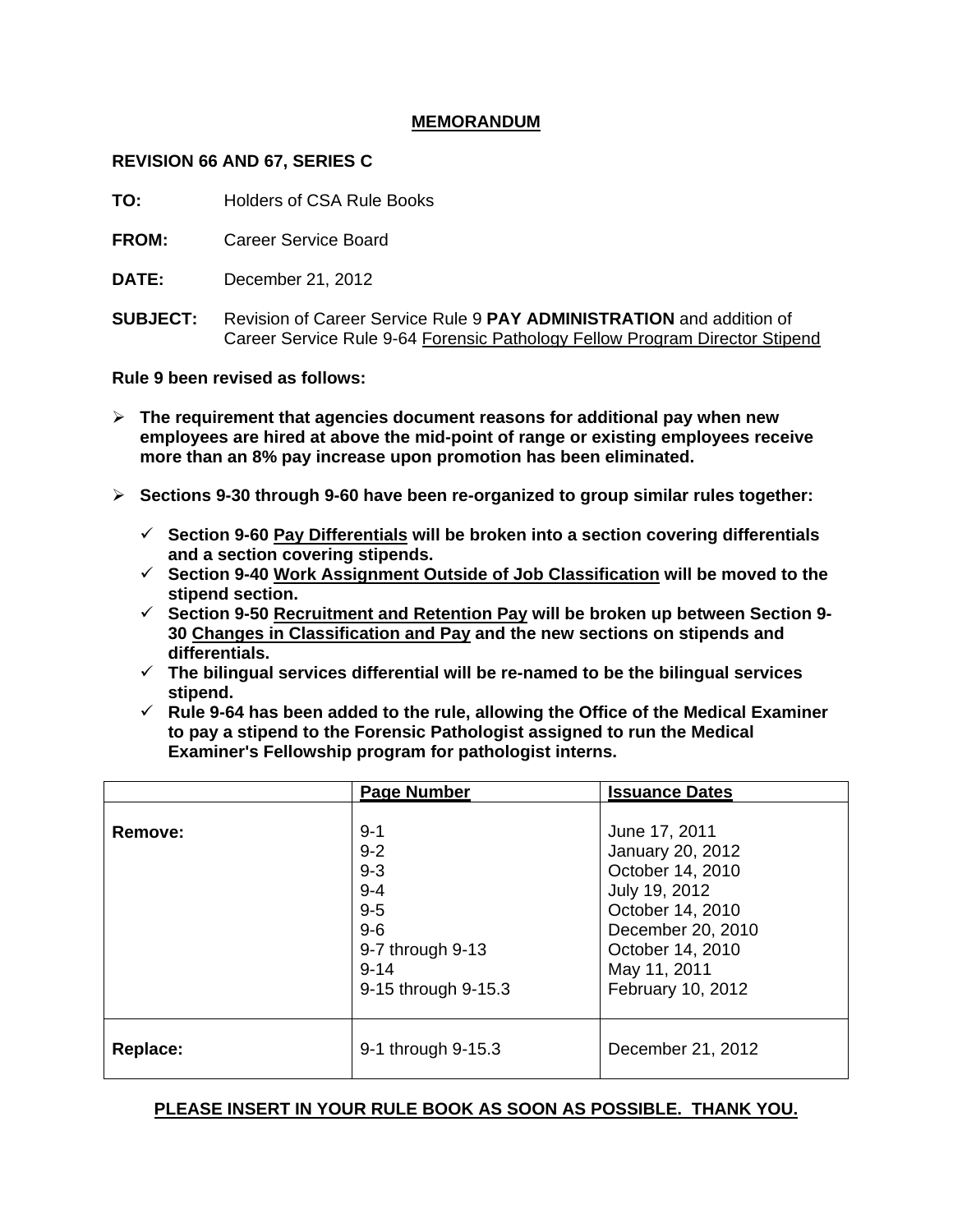## **RULE 9 PAY ADMINISTRATION**

### Purpose statement

The purpose of this rule is to explain the establishment and administration of pay practices (except merit increases and merit payments), and hours of work.

### Section 9-5 Definitions

(Revised effective October 17, 2010; Rule Revision Memo 47C)

- A. Classification series: The arrangement in sequence of classes that are alike in the kind but not in level. For the purposes of a market adjustment within the salary range, a classification series shall include first line supervisors and lead workers.
- B. Demotion: An appointment of an employee to a position in a classification in which the range minimum of the pay grade of the new classification is lower than the range minimum of the classification previously held.
- C. Emergency: An emergency shall include the following events: fire, flood, catastrophe, severe weather conditions that impact public safety or essential services; other unforeseeable emergency where a station must be staffed and another employee is not available for work; or an occurrence affecting the general public which requires immediate action. A declared emergency shall mean an emergency declared by the Mayor or an appointing authority that complies with the definition of emergency stated above (Revised effective June 17, 2011; Rules Revision Memo 55C).
- D. Essential city services: The determination of what constitutes an essential City service shall be made at the discretion of appointing authorities (Revised effective June 17, 2011; Rules Revision Memo 55C).
- E. Market Conditions: Factors and trends in the market as determined by a compensation analysis that may affect compensation rates such as the supply and demand of workers.
- F. Pay Factors: Appointing authorities who wish to hire employees at higher than the range midpoint, or increase the salary of promoted employees by more than 8.0%, or provide an equity adjustment, shall base that decision on one or more of the following pay factors (Revised effective December 21, 2012; Rules Revision Memo 66C):
	- 1. Market conditions;
	- 2. Related experience;
	- 3. Previous work record;
	- 4. Salary history;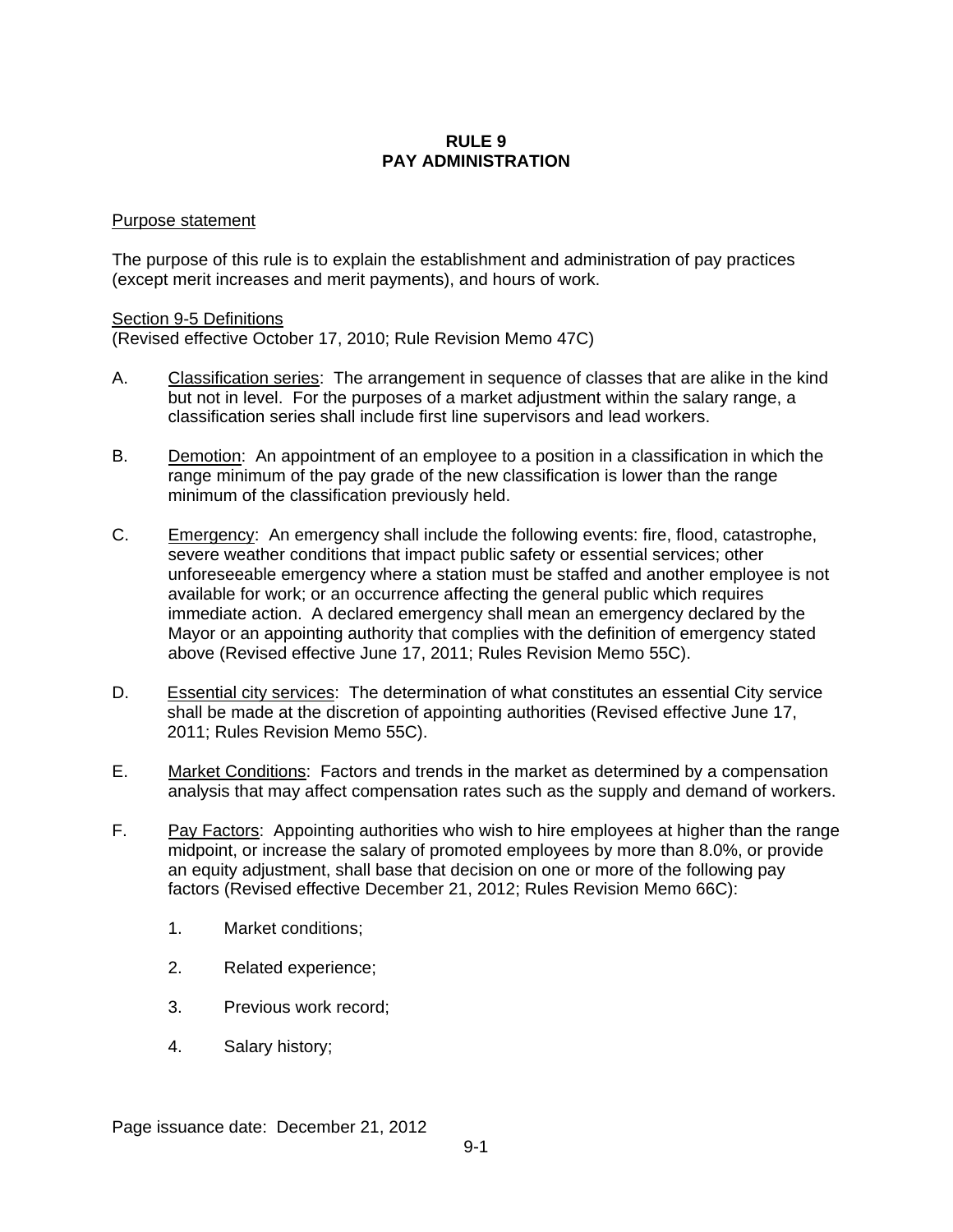- 5. Specialization of education;
- 6. Quality/quantity of education.
- 7. Internal equity;
- 8. Level of responsibility accepted;
- G. Promotion: An appointment of an employee to a position in a classification in which the range minimum of the pay range of the new classification is higher than the range minimum of the pay range of the classification previously held.
- H. Re-allocation: The formal process of assigning an existing position to its proper classification on the basis of the duties performed and the responsibilities exercised.
- I. Promotional re-instatement: A promotion of an employee resulting from referral from a re-instatement list (Effective January 20, 2012, Rule Revision Memo 57C).
- J. Re-instatement: An appointment of a laid off employee resulting from referral from a reinstatement list (Effective January 20, 2012, Rule Revision Memo 57C).
- K. Re-promotion: A promotion of an employee to a position in a higher classification in which the employee was previously employed within the preceding five (5) years, or to a successor classification; or to any classification for which the employee is qualified, with the same or intervening range minimum as the former classification. Appointments that meet the definition of a promotional re-instatement are not re-promotions.
- L. Transfer: An appointment of an employee to one classification from another, if the range minimum of the pay range of the new classification is the same as the range minimum of the pay range of the classification previously held.

# Section 9-6 Designees

Appointing authorities, including the Career Service Personnel Director ("Personnel Director"), may delegate any authority given to them under this Rule 9 to a subordinate employee.

### Section 9-10 Pay practices

- A. Pay practices include, but are not limited to items such as pay when first employed, changes in pay resulting from changes in position or classification, differentials, overtime pay, standby pay, merit increases and merit payments.
- B. The kind and level of pay practices for Career Service employees shall be determined by the Career Service Board ("Board") following a survey of other employers or based on the City's needs.
- C. Applicability to Deputy Sheriffs:None of the provisions of this Rule 9 shall apply to employees who hold positions in classifications in the Undersheriff pay schedules.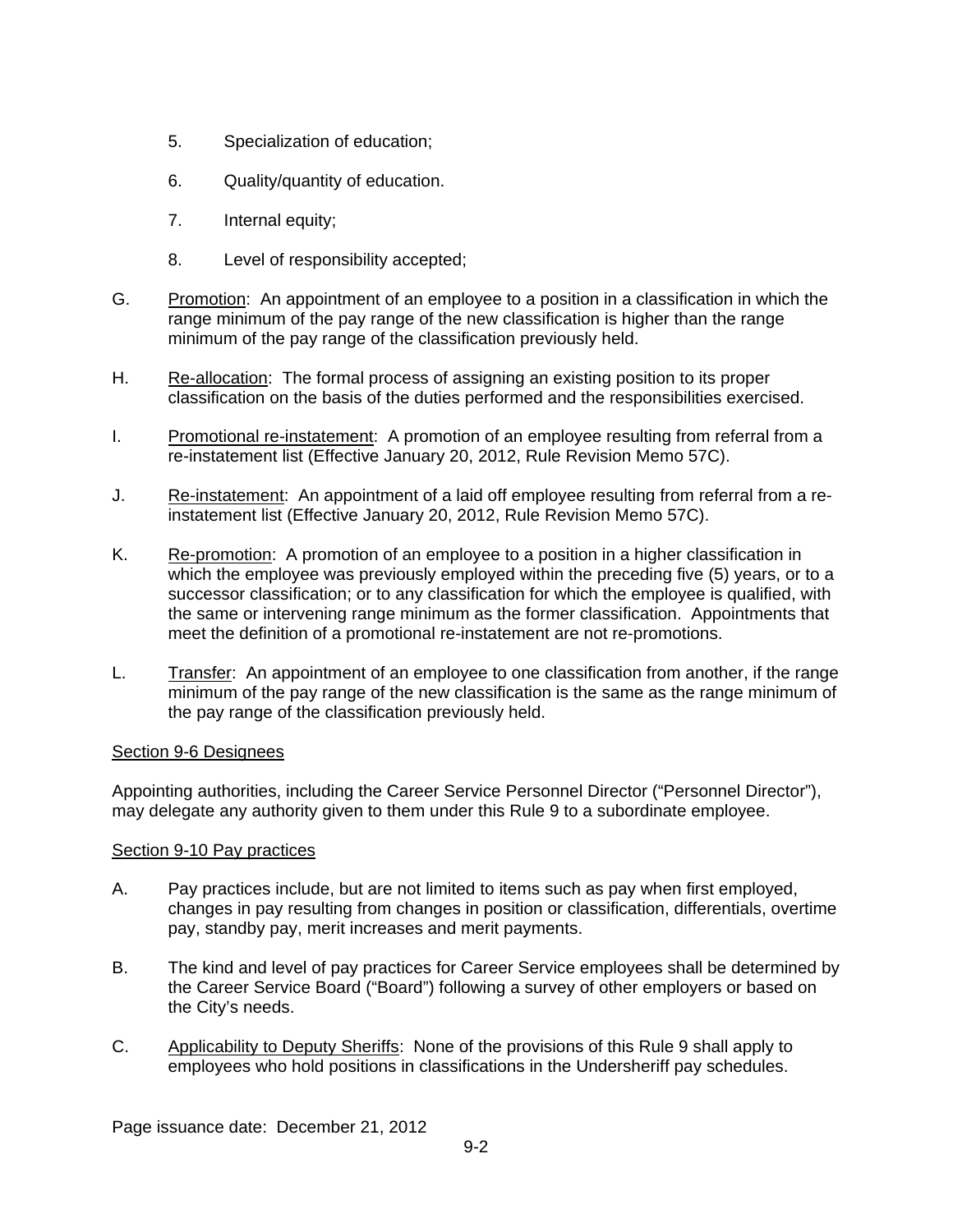## Section 9-20 Pay When First Employed

(Revised effective December 21, 2012; Rules Revision Memo 66C)

- A. An appointing authority may set pay for a new employee higher than the range minimum (but not to exceed the range maximum of the applicable pay range) if necessary to obtain the services of an unusually well-qualified person.
- B. The appointing authority may decide to appoint an employee at a pay rate higher than the range minimum if the appointing authority determines that one or more of the pay factors defined in this Rule 9 justify such a starting salary. In any event, qualifications of the new employee should exceed the minimum qualifications stated in the classification specification, and internal equity shall be considered .

# Section 9-30 Changes in Classification and Pay

(Revised effective October 17, 2010; Rule Revision Memo 47C)

A change in an employee's classification may occur through promotion, transfer, demotion, return from promotional probation, re-allocation, or re-instatement.

### 9-31 Promotion and re-promotion

- A. Upon promotion an employee's pay shall be increased by at least six and ninetenths percent (6.9%). In no event shall the pay upon promotion be lower than the range minimum or exceed the range maximum of the pay range of the new classification.
- B. The appointing authority may increase an employee's pay by more than eight percent (8%) upon promotion, if the appointing authority determines that one or more of the pay factors defined in this Rule 9 justify such an increase (Revised effective December 21, 2012; Rules Revision Memo 66C).
- C. Within the short range pay schedule the employee's pay shall be increased by five percent (5%), but not to exceed the range maximum of the pay range of the new classification.
- D. Demotion and subsequent re-promotion:
	- 1. If an employee demotes without a loss in pay, that employee is not eligible for an increase in pay upon re-promotion if such re-promotion occurs within twelve months following the date of the demotion.
	- 2. In all other circumstances, an employee being re-promoted will have their pay set under the provisions of paragraph 9-31 A.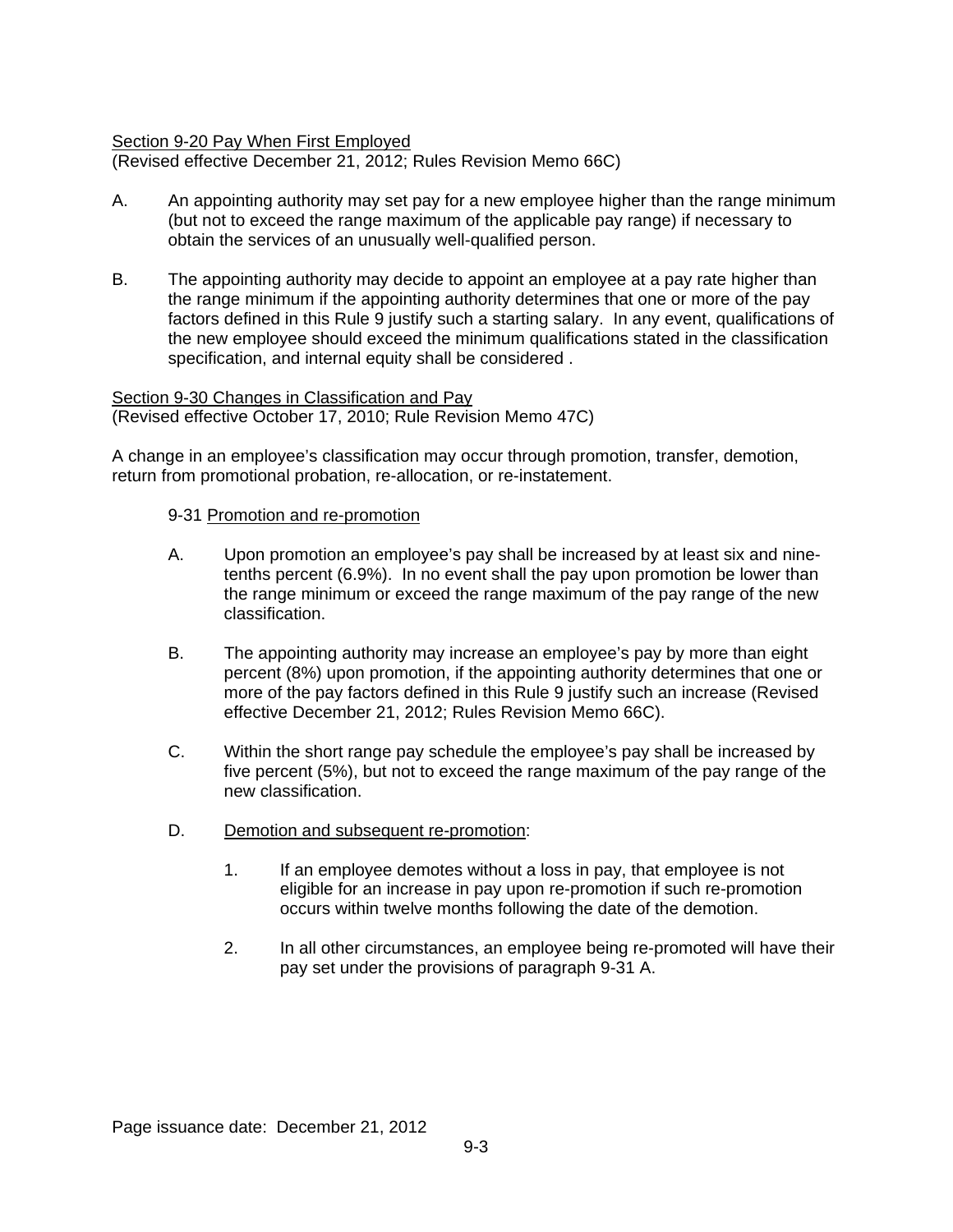# 9-32 Transfers

When an employee transfers, the employee shall receive the same pay as before the transfer, unless that would be more than the range maximum of the new pay range of the new classification. In that case the employee's pay shall be set at the range maximum of the pay range of the new classification.

# 9-33 Demotion

- A. Voluntary demotion:
	- 1. A voluntary demotion is a demotion initiated through the request or application of an employee.
	- 2. When an employee voluntarily demotes, pay shall be set by the appointing authority and shall not be decreased by more than six and nine-tenths percent (6.9%), unless doing so is necessary to keep the employee's pay from exceeding the range maximum of the pay range of the new classification. Before the pay can be set at a pay rate higher than the employee's current pay rate, the Personnel Director's prior approval will be required.
- B. Demotion in lieu of lay-off: Upon a demotion in lieu of lay-off, the employee shall continue to receive the pay rate he or she earned before the demotion unless this exceeds the range maximum of the pay range of the new classification, in which case the employee shall receive the range maximum of the pay range of the new classification.
- C. Involuntary demotion: (Revised effective July 19, 2012; Rules Revision Memo 64C)
	- 1. An involuntary demotion is a demotion initiated:
		- a. Through disciplinary action in accordance with Rule 16 **DISCIPLINE AND DISMISSAL**; or
		- b. In lieu of separation during employment probation in accordance with Rule 5 **APPOINTMENTS AND STATUS**.
	- 2. When an employee is involuntarily demoted, pay shall be set by the appointing authority. At least a six and nine-tenths percent (6.9%) reduction shall be required.
- D. In no event shall the pay upon demotion be lower than the range minimum or exceed the range maximum of the pay range of the new classification.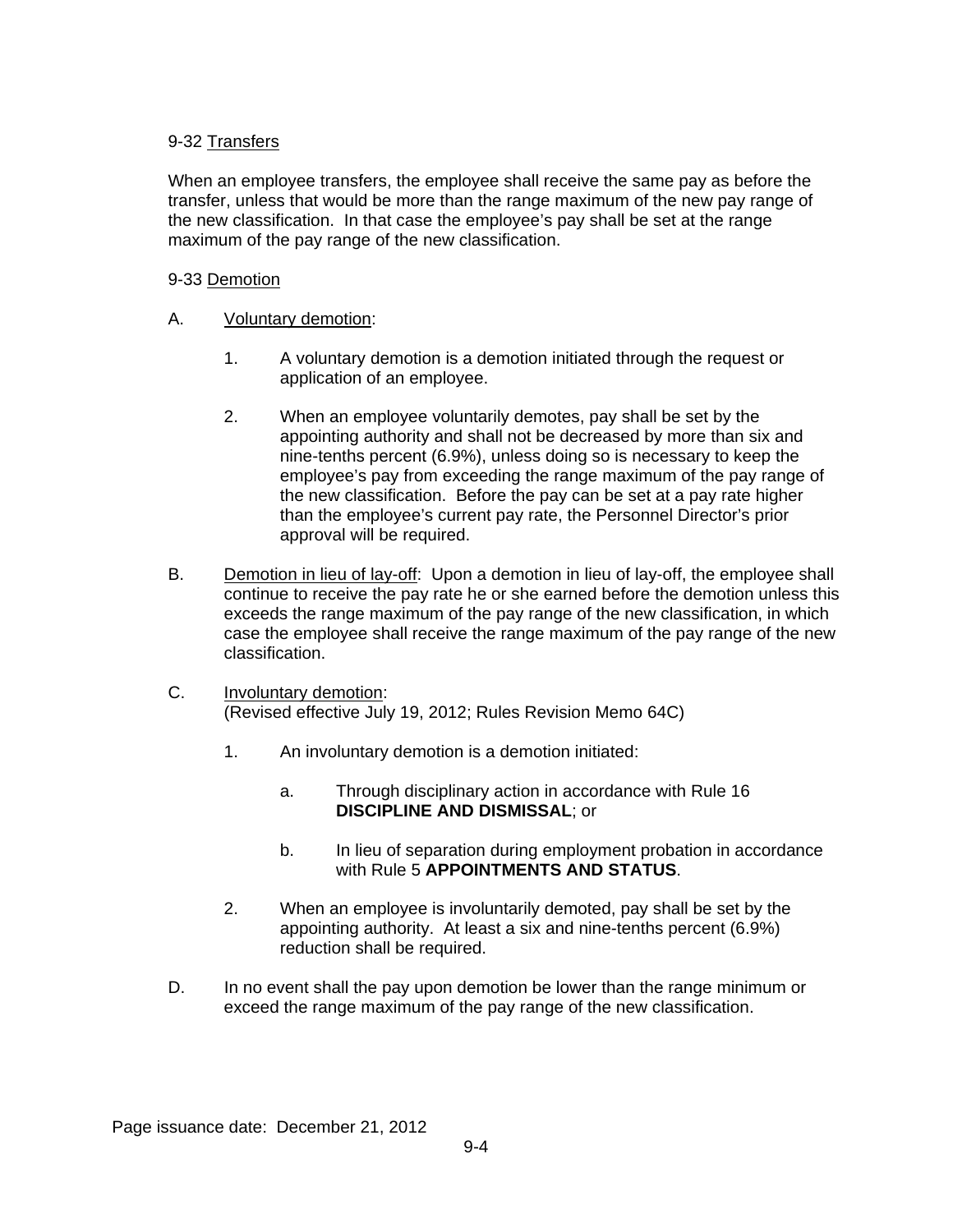# 9-34 Return from Promotional Probation

When an employee is returned from promotional probation, the employee shall receive the same pay the employee was receiving before the promotion. However, this amount shall be adjusted to take into account the effect of any pay changes (such as a merit increase) or classification changes to the employee's former classification that occurred during the period after the promotion and before the return from promotional probation.

# 9-35 Re-allocation

- A. When a position is re-allocated to another classification, the incumbent shall receive the same pay as before the re-allocation unless that would be less than the range minimum of the pay range of the new classification. In that case the employee's pay shall be set at the range minimum of the pay range of the new classification. If the employee's pay is higher than the range maximum of the pay range of the new classification, the employee's pay shall remain at the employee's existing rate of pay until such time that either:
	- 1. The employee changes positions; or
	- 2. The pay range of the new classification catches up to the employee's rate of pay when the pay range is adjusted.
- B. When an employee meets the requirements to progress to a higher classification in a current delegated progressive classification series and the Personnel Director approves the progression to the higher classification, the employee's pay shall be increased by two and one quarter percent (2.25%). In no event shall the employee receive less than the range minimum of the pay range of the new classification.
- C. When a classification is changed to a different occupational group, pay grade, and/or pay range as the result of a re-allocation as described in Rule 7 **CLASSIFICATION**, the pay for employees in that classification shall remain the same as it was before the re-allocation. In no event shall an employee receive less than the range minimum of the pay range of the new classification.

# 9-36 Re-instatement Appointment or Promotional Re-instatement Appointment

Upon re-instatement or promotional re-instatement, either after lay-off or after demotion in lieu of lay-off, an employee's pay shall be set at the rate of pay the employee received immediately prior to such lay-off or demotion in lieu of lay-off. If payment at this rate would result in a decrease in pay for a current City employee, the pay rate shall be set at the employee's present rate of pay. In no event shall the pay rate be lower than the range minimum of the pay range.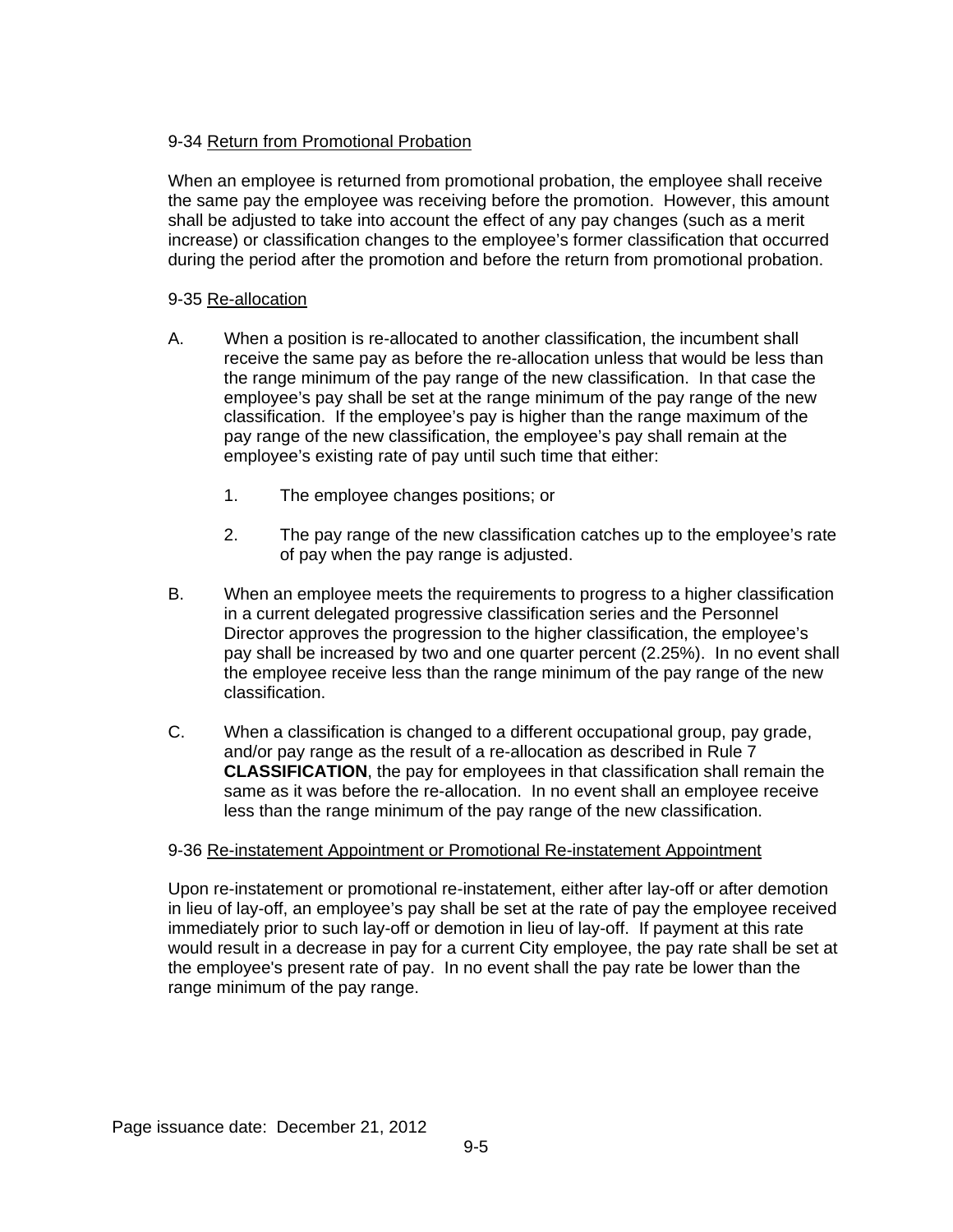9-37 Counter offer (Revised effective May 20, 2008; Rule Revision Memo 28C; renumbered effective December 21, 2012; Rule Revision Memo 66C):

- A. A counter offer may be made for any of the reasons listed below:
	- 1. To retain an employee whose skills, knowledge or abilities are deemed essential to the mission of the City or a department or agency;
	- 2. To avoid recruiting and training costs when those costs clearly exceed the costs of a counter offer;
	- 3. When it has been determined that turnover rates in a classification exceed the calculated turnover rate for that occupational group or classification and pay has been determined to be a significant cause; or
	- 4. When the vacancy rate within a classification reaches a level where additional loss of personnel may interfere with the City's ability to provide adequate levels of services to the public.
- B. An appointing authority may make a counter offer to an employee when the following conditions have been met:
	- 1. The base salary and employee benefits the employee will receive at the prospective employer are greater than the base salary and employee benefits the employee is currently receiving from the City;
	- 2. The counter offer does not exceed the range maximum of the pay range the employee occupies at the time the offer is extended; (Revised effective October 17, 2010; Rule Revision Memo 47C)
	- 3. The prospective employer is not a department or agency of the City; and
	- 4. The appointing authority has verified the authenticity of all job offers which constitute the basis for a counter offer.
- C. The appointing authority shall submit a copy of the written offer of employment from the prospective employer with the Personnel Action Form.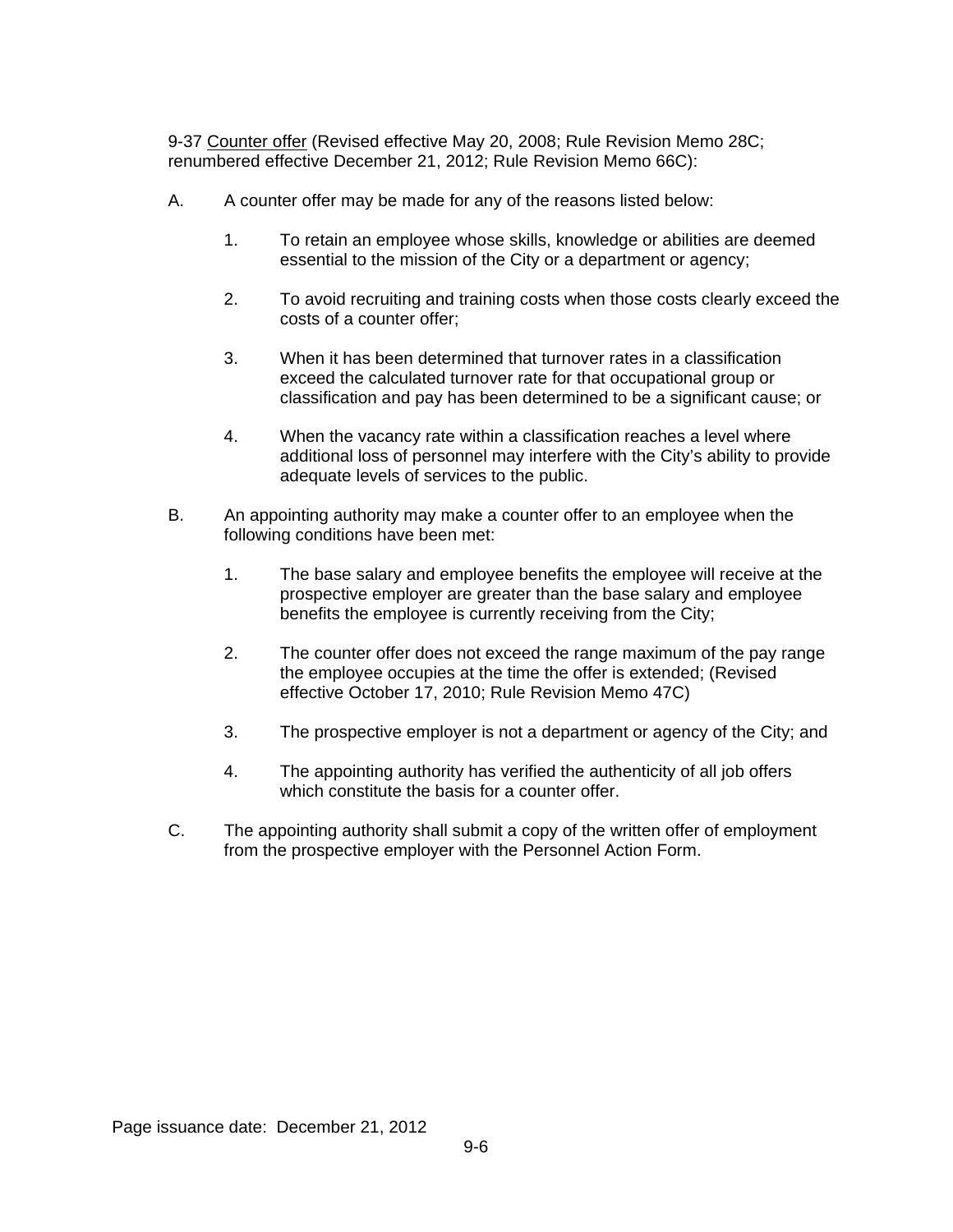9-38 Interim market adjustments

(Renumbered effective December 21, 2012; Rule Revision Memo 66C)

- A. The Board, following a public hearing, may make a market adjustment in a pay practice, or create a temporary pay practice, if the Board finds that all of the following conditions exist:
	- 1. Numerous vacancies exist in the classification(s) that will be affected by the proposed pay practice;
	- 2. Recruitment has not been effective;
	- 3. Retention rate is low; and
	- 4. Market driven personnel shortages in the classification(s) are causing difficulty in fulfilling an essential mission of the City.
- B. An interim market adjustment shall remain in effect for up to one (1) year. Nothing in this subparagraph prevents a new market adjustment from being established for the same classification(s), provided that all of the requirements of the previous subparagraph are met.

9-39 Pay adjustment within the salary range (Revised effective September 21, 2010; Rules Revision Memo 48C; renumbered effective December 21, 2012; Rule Revision Memo 66C):

- A. An appointing authority may adjust pay for an existing employee, within that employee's current salary range, if the purpose is to eliminate pay inequity created by external market conditions, so long as the existing employee's pay is being compared with the pay of a subsequent hire from outside the City in the same department or agency if the following conditions are met:
	- 1. Employees at or above the level of Manager 1 are eligible for this pay adjustment only if the subsequent hire is also at or above the level of Manager 1.
	- 2. Other employees are eligible for this pay adjustment if the subsequent hire is;
		- a. In the same classification; or
		- b. In the same classification series or
		- c. In a classification in the same occupational group within the same career path performing similar types of duties; or
		- d. Subordinate to the existing employee in the existing employee's chain of command.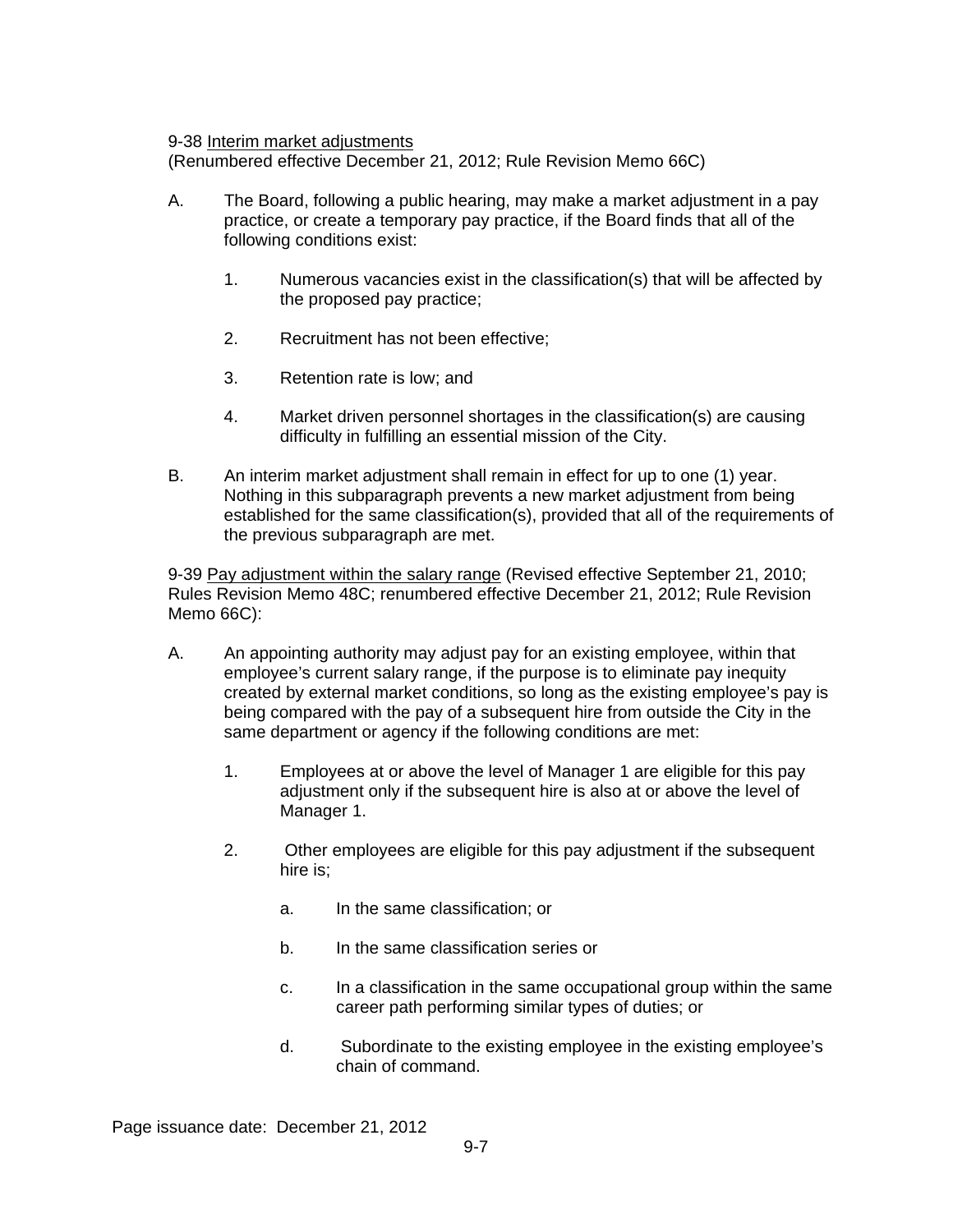- 3. The effective date of the subsequent hire's employment occurred no more than one year before the request for the pay adjustment is made to the Personnel Director. Exceptions to this limitation may be granted by the Personnel Director upon good cause shown.
- B. A pay adjustment within the salary range requires the approval of the Personnel Director. The effective date of any such pay adjustment shall be the beginning of the work week following approval by the Personnel Director.
- C. The appointing authority's request for approval shall explain how external market conditions have caused the pay inequity between the existing employee's pay and that of the subsequent hire. This explanation should include information about how pay factors (as defined in this Rule 9) have affected the pay inequity between the two employees.

Section 9-50 Pay Differentials and Pay Practices (Renumbered effective December 21, 2012; Rule Revision Memo 66C)

9-51 Shift Differential (Revised effective September 14, 2008; Rules Revision Memo 31C)

- A. Employee eligibility:
	- 1. Employees in classifications in non-exempt pay schedules are eligible for shift differential, unless the employee is eligible for the health care differential as provided in this Rule 9 **PAY ADMINISTRATION**.
	- 2. Employees in classifications in exempt pay schedules are not eligible for shift differential, unless the employee is in a classification:
		- a. In which the Board has approved overtime based on community practice (unless also eligible for the health care differential as provided in this Rule 9 **PAY ADMINISTRATION**); or
		- b. Which is a first-line supervisory classification in which the employee's primary duties include the direct supervision of employees who have no subordinate supervisors and are receiving shift differential for the time the employee is supervising them.
	- 3. Employees in classifications in the short range or community rate pay schedules are not eligible for shift differential.
	- 4. The Personnel Director, upon the request of an appointing authority, may allow a department or agency to exclude otherwise eligible employees from receiving shift differential based on community practice. Requests based on other reasons require submission by the Personnel Director to and approval by the Board.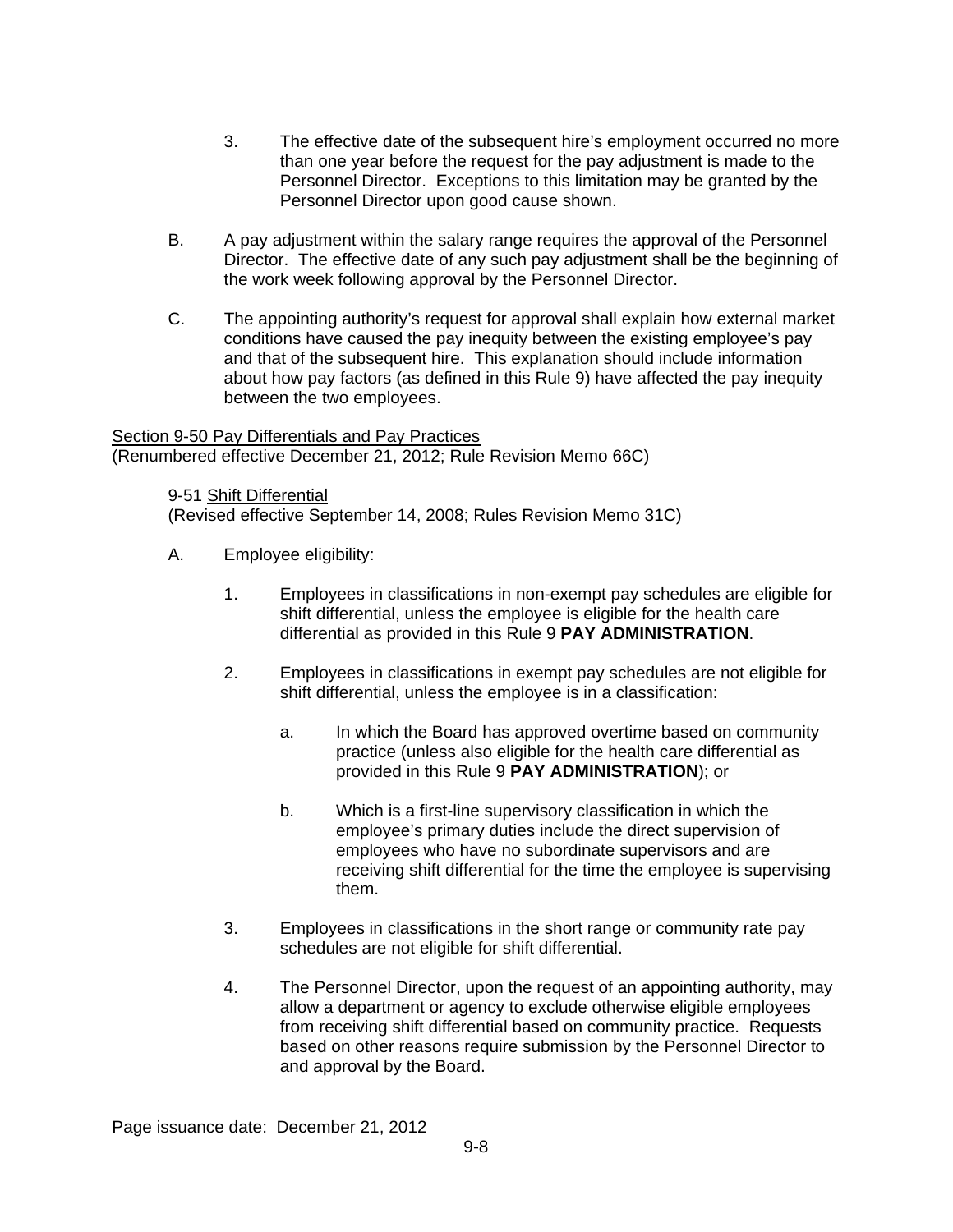- B. The following rates shall be paid for shift differential:
	- 1. Night rate: Twelve percent (12%) of the current hourly rate of pay.
	- 2. Evening rate: Seven percent (7%) of the current hourly rate of pay.
- C. Shift differential shall be paid for all hours worked by an eligible employee in a work day under the following conditions:
	- 1. If at least half of the hours worked occur between 11 p.m. and 7 a.m. the employee shall receive the night rate;
	- 2. If at least half of the hours worked occur between 3 p.m. and 11 p.m. the employee shall receive the evening rate, unless the other half of the hours worked occur between 11 p.m. and 7 a.m., in which case the employee will receive the night rate.
	- 3. If neither subparagraphs 1 or 2 are applicable, but at least half of the hours worked occur between 3 p.m. and 7 a.m., the employee shall receive the applicable rate for the period in which a majority of the hours occur. If these hours are evenly divided between 3 p.m. and 11 p.m. and 11 p.m. and 7 a.m., the employee shall receive the night rate.
- D. Shift differential shall not be paid during any period of paid or unpaid leave.

# 9-52 Equipment Differential

- A. Eligibility:
	- 1. Equipment differential shall be paid to employees who are temporarily assigned to operate equipment, which is at a higher level classification than the employee's current classification, and who are not receiving additional pay for a work assignment outside of job classification.
	- 2. Employees in on-call positions and in classifications listed in the shortrange pay schedule shall be entitled to equipment differential.
- B. Equipment differential shall be paid under the following conditions:
	- 1. The equipment being operated is on the Board's approved equipment list for payment of equipment differential.
	- 2. Assignment in the higher level classification must last for less than thirty (30) days. If all authorized limited positions for a term of nine (9) months or less are filled, the thirty-(30) day limit is waived.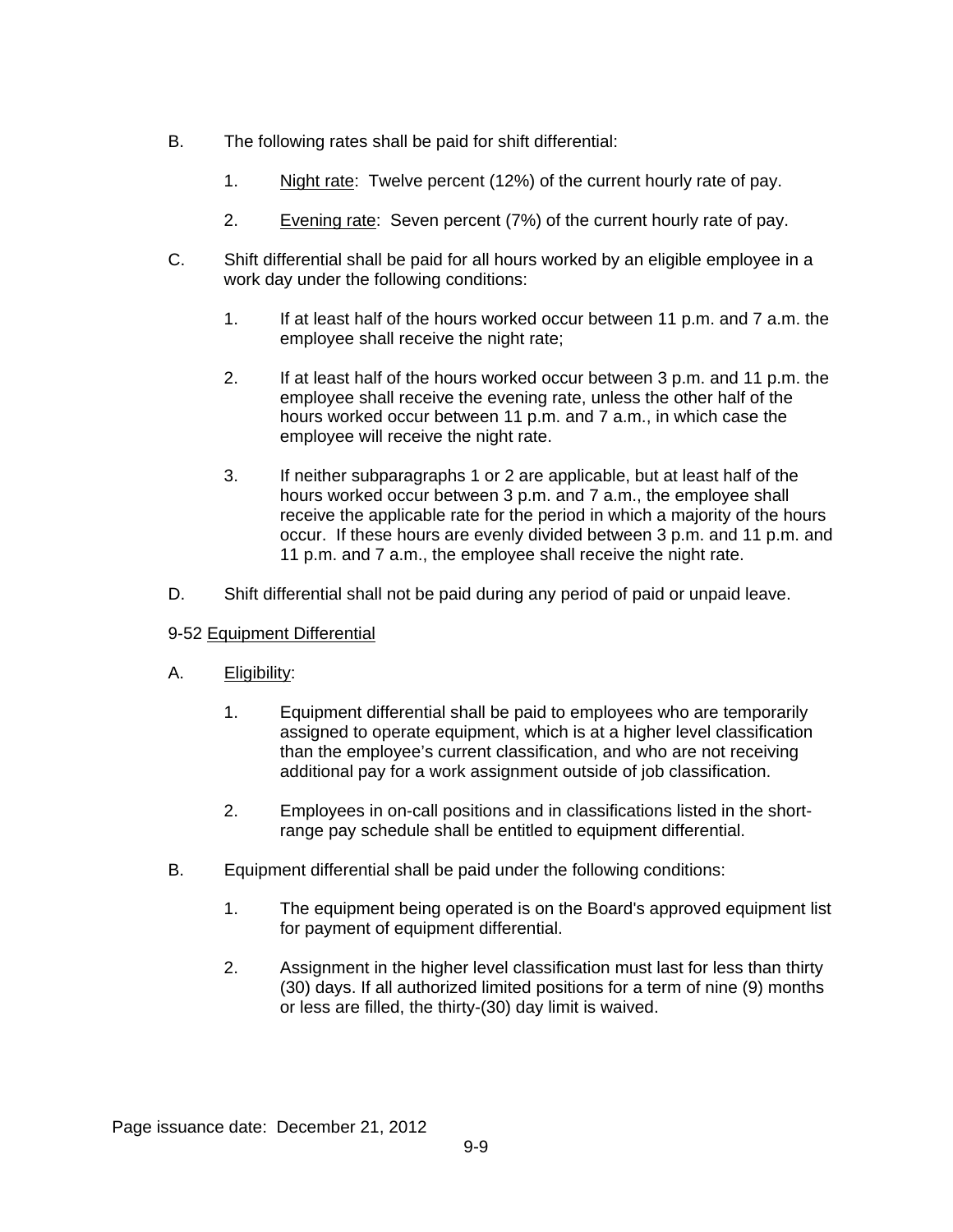- C. The pay shall be ten percent (10%) of the current hourly rate of pay for each hour worked in the next higher level classification. The pay shall be fifteen percent (15%) of the current hourly rate of pay for each hour worked in the second higher level classification and above.
- D. The total base pay for any pay period, excluding overtime and shift differential, shall not exceed the range maximum of the higher level classification. (Revised effective October 17, 2010; Rule Revision Memo 47C)

## 9-53 Health Care Differential

- A. Career Service employees who are employed by Denver Health and Hospital Authority ("DHHA") in classifications in the Health Technical and Related Support, Health Professional, and Doctors occupational groups are eligible for health care differentials paid to comparable classifications at DHHA.
- B. The differentials, eligibility criteria and rates shall be established by DHHA.

9-54 Heavy Equipment Mechanic Trainer Differential (Effective June 23, 2008; Rule Revision Memo 29C)

- A. A Heavy Equipment Mechanic ("HEM") who is assigned HEM trainer duties by an appointing authority shall be eligible for a differential of \$2.25 per hour for all time spent performing HEM trainer duties (but not to exceed four hundred hours per calendar year).
- B. The appointing authority shall select eligible HEM trainers through a formal process that shall include submission of an application, a formal interview, and demonstration and evaluation of technical skills.
- C. 1. The appointing authority shall provide a training plan which shall include the criteria that will be used for selecting HEM trainers to the Personnel Director for approval.
	- 2. The appointing authority shall provide the name(s) of any eligible employee(s) to the CSA prior to payment of the differential.
- D. An appointing authority may terminate the assignment of training duties to an employee at any time. The appointing authority shall notify the CSA when an employee is no longer assigned training duties.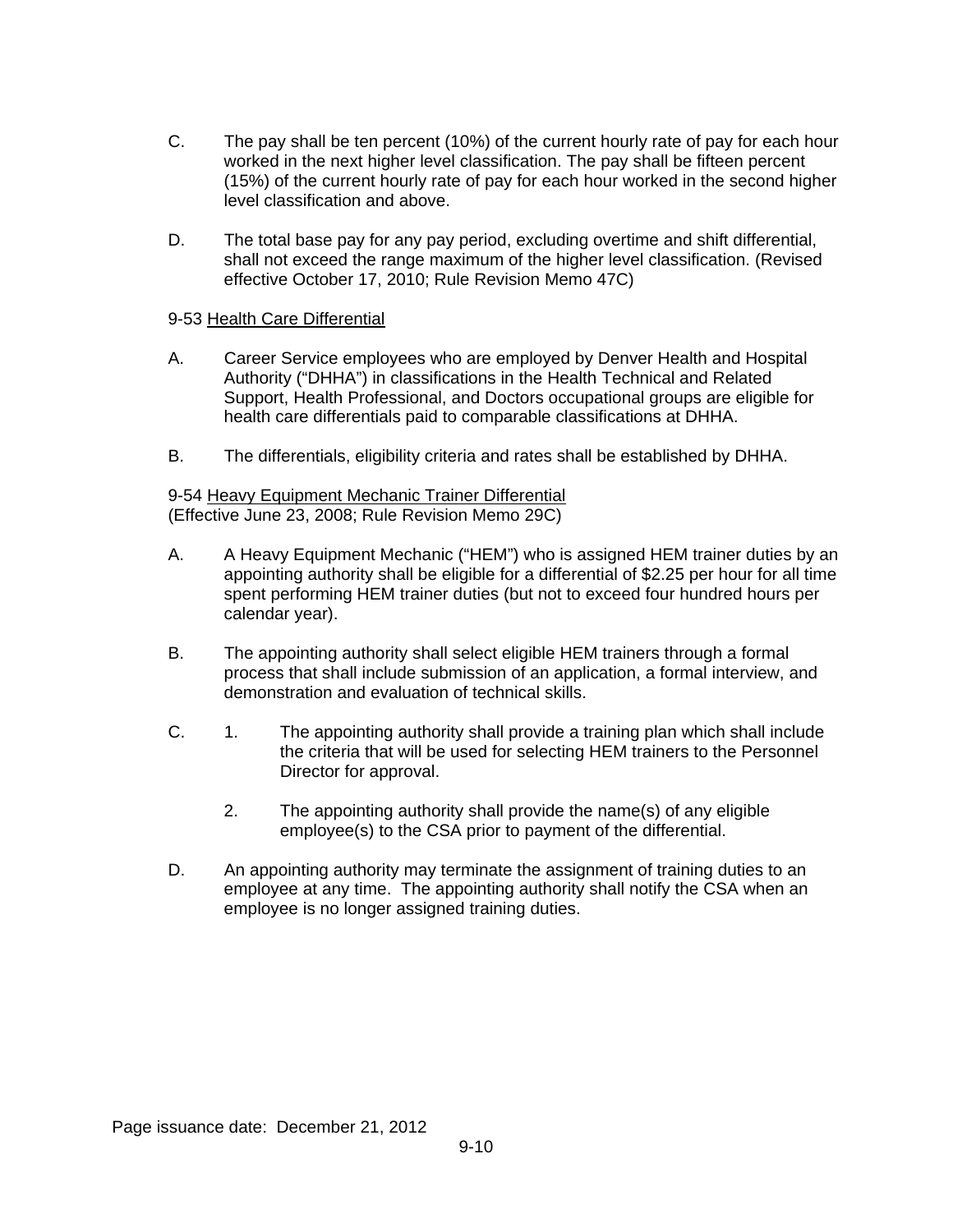9-55 Standby Pay

(Revised effective July 25, 2006; Rules Revision Memo 11C)

- A. Appointing authorities may schedule employees to be on standby duty only when there is a reasonable anticipation that the employee will have to respond and perform work immediately. Eligible employees shall receive an amount equal to one and one half (1 1/2) hours of work at the employee's straight time hourly rate for each eight hours the employee is on standby duty.
- B. To be eligible for standby pay, the employee must be:
	- 1. Eligible for overtime under the Fair Labor Standards Act ("FLSA") or under paragraphs A, B or D of subsection 9-93 Overtime Exceptions;
	- 2. Scheduled to be available by pager, cellular phone, or telephone;
	- 3. Required to respond to a call and perform work within a designated amount of time not to exceed two hours;
	- 4. In a non-impaired condition that allows the employee to safely perform job duty assignments; and
	- 5. Subject to disciplinary action if he or she does not respond to the call within the designated amount of time.
- C. When an eligible employee on standby is required to perform work, standby pay will be suspended and the employee will be paid basic pay or overtime pay, as appropriate, for the period the employee actually performs work.
- D. An employee who merely carries a cellular telephone or pager as a routine part of his or her job duties is not eligible for standby pay unless all of the conditions set forth in paragraph B of this subsection are met.

### 9-56 Call Back Pay

- A. Overtime eligible employees required by the appointing authority to report back to the work site shall be paid a minimum amount equal to two (2) hours of work at the employee's scheduled rate of pay from the time the employee begins work.
- B. Employees who work more than two hours shall be paid for the actual time worked.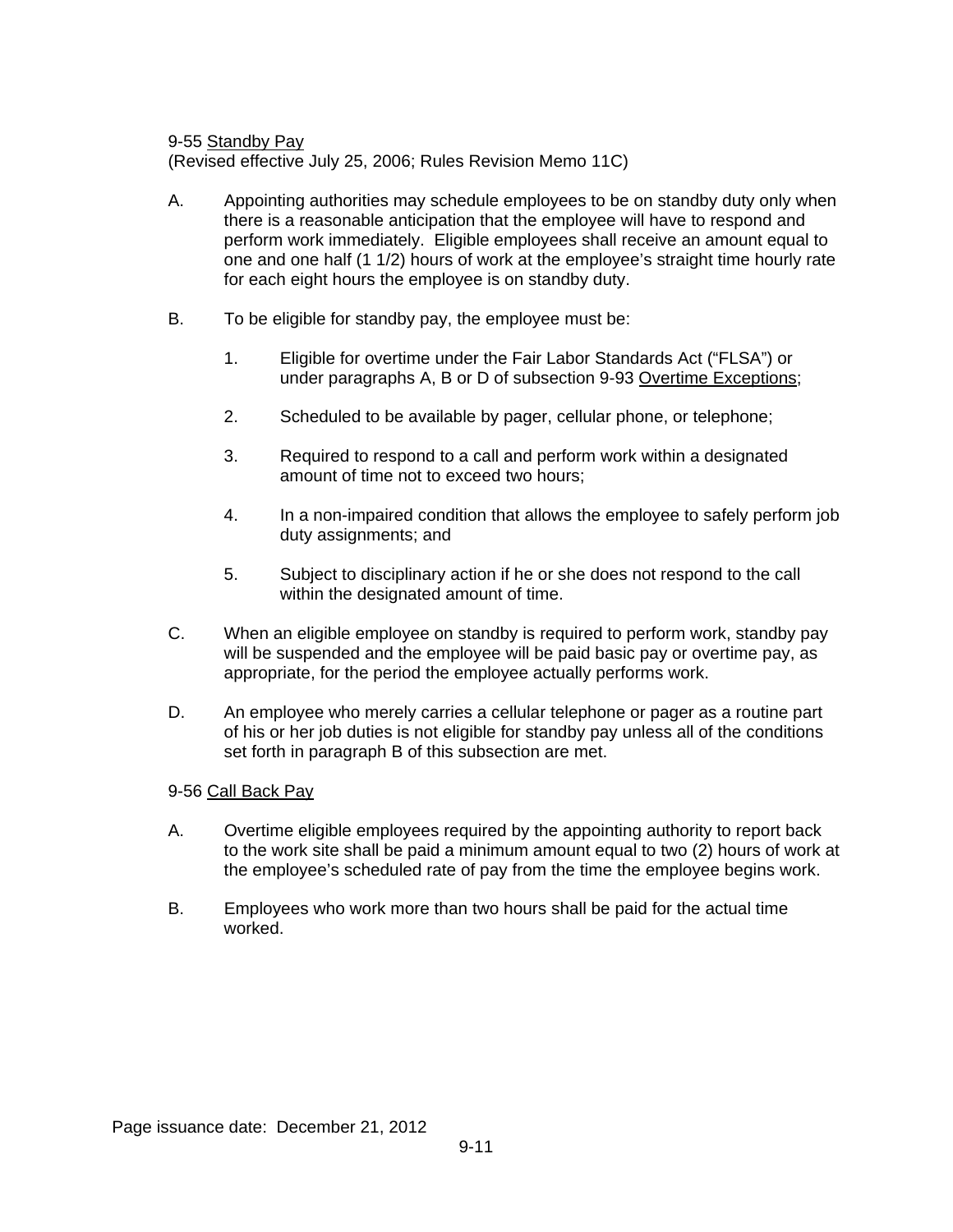Section 9-60 Stipends and Other Payments (Renumbered effective December 21, 2012; Rule Revision Memo 66C)

9–61 Golf Lesson Stipend (Effective March 12, 2007; Rule Revision Memo 16C: Revised effective May 11, 2011; Rule Revision Memo 52C)

- A. The Manager of Parks and Recreation may allow eligible employees to receive a Golf Lesson Stipend for lessons conducted at City-owned golf facilities, subject to the following conditions:
	- 1. The employee must have passed either level one of the Professional Golf Association (PGA) Apprenticeship training or the National Education Program 1 of the Ladies Professional Golf Association (LPGA) apprenticeship program, and either be enrolled in the PGA or LPGA apprenticeship program or have a valid PGA or LPGA membership.
	- 2. The Department of Parks and Recreation retains the right to revoke eligibility for the stipend for any business-related reason, at any time.
	- 3. The employee has the responsibility for the following;
		- a. Selling and booking the lesson;
		- b. Collecting the fees; and
		- c. Conducting the lesson.
	- 4. All lessons must be entered into and tracked by the golf course's point of sale system, or other tracking system as specified by management.
	- 5. All lessons must be conducted at a time that does not interfere with the employee's job duties. The employee is responsible for completing their assigned schedule each week, not including time spent teaching lessons.
	- 6. Golf Lesson Stipends will be considered as compensation and included as reportable income.

### B. Amount of Stipend

- 1. Exempt employees:
	- a. The only compensation the employee will receive for time spent teaching golf lessons is the Golf Lesson Stipend.
	- b. The City shall retain sixteen percent (16%) of the fee charged.
	- c. Eighty-four percent (84%) of the fee will be paid to the employee as a Golf Lesson Stipend.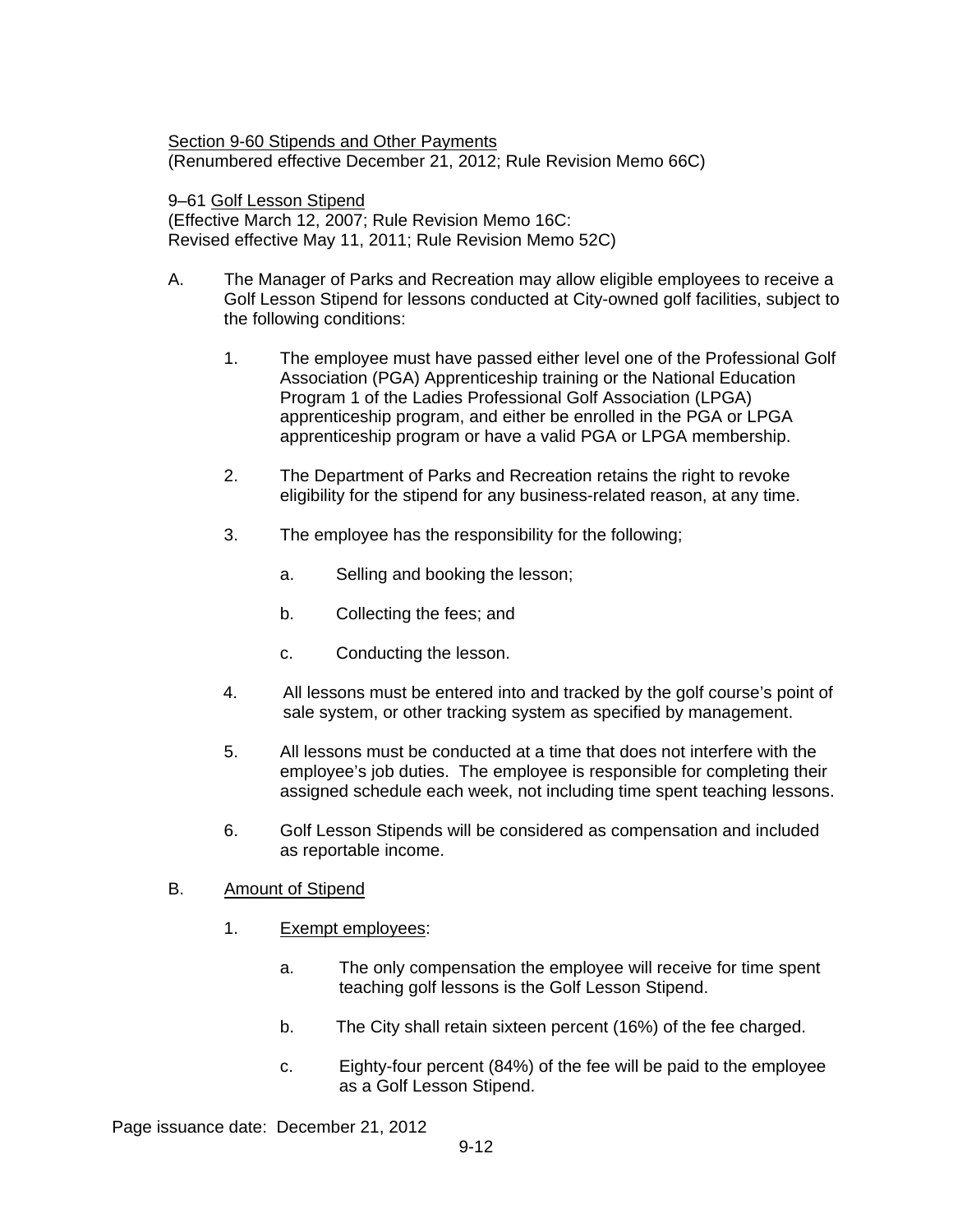- 2. Non-exempt employees:
	- a. Non-exempt employees will receive their normal hourly rate of pay for time spent conducting lessons in addition to the Golf Lesson Stipend.
	- b. The City shall retain forty percent (45%) of the fee charged.
	- c. Fifty-five percent (55%) of the fee will be paid to the employee as a Golf Lesson Stipend.
- 3. The City portion of the fee will include the cost of golf balls.
- 4. Stipends will be paid on collected revenue only.

# 9-62 Child Welfare Stipend

(Revised effective February 5, 2012, Rule Revision Memo 58C

- A. State law requires the Department of Human Services to have staff available twenty-four (24) hours a day to receive reports of abuse and neglect, conduct initial assessments of such reports that are deemed emergencies, and investigate those reports that are appropriate for child protective services. In order to meet this requirement, the Manager of Human Services may schedule eligible employees to be available to respond to emergency calls at night, weekends, mandated furlough days and holidays. Employees so scheduled will be entitled to receive a Child Welfare Stipend as provided below. An employee who is scheduled to respond to emergency calls is expected to:
	- 1. Be available by telephone;
	- 2. Be in a non-impaired condition that allows the employee to safely perform job duty assignments; and
	- 3. Respond to a call and perform work within a designated amount of time not to exceed;
		- a. Fifteen (15) minutes for After-hours Administrators.
		- b. Ten (10) minutes for After-hours Call Takers.
		- c. Forty-five (45) minutes for After-hours Responders.

Employees who are scheduled to respond to emergency calls and fail to meet these expectations may be subject to disciplinary action, up to and including dismissal.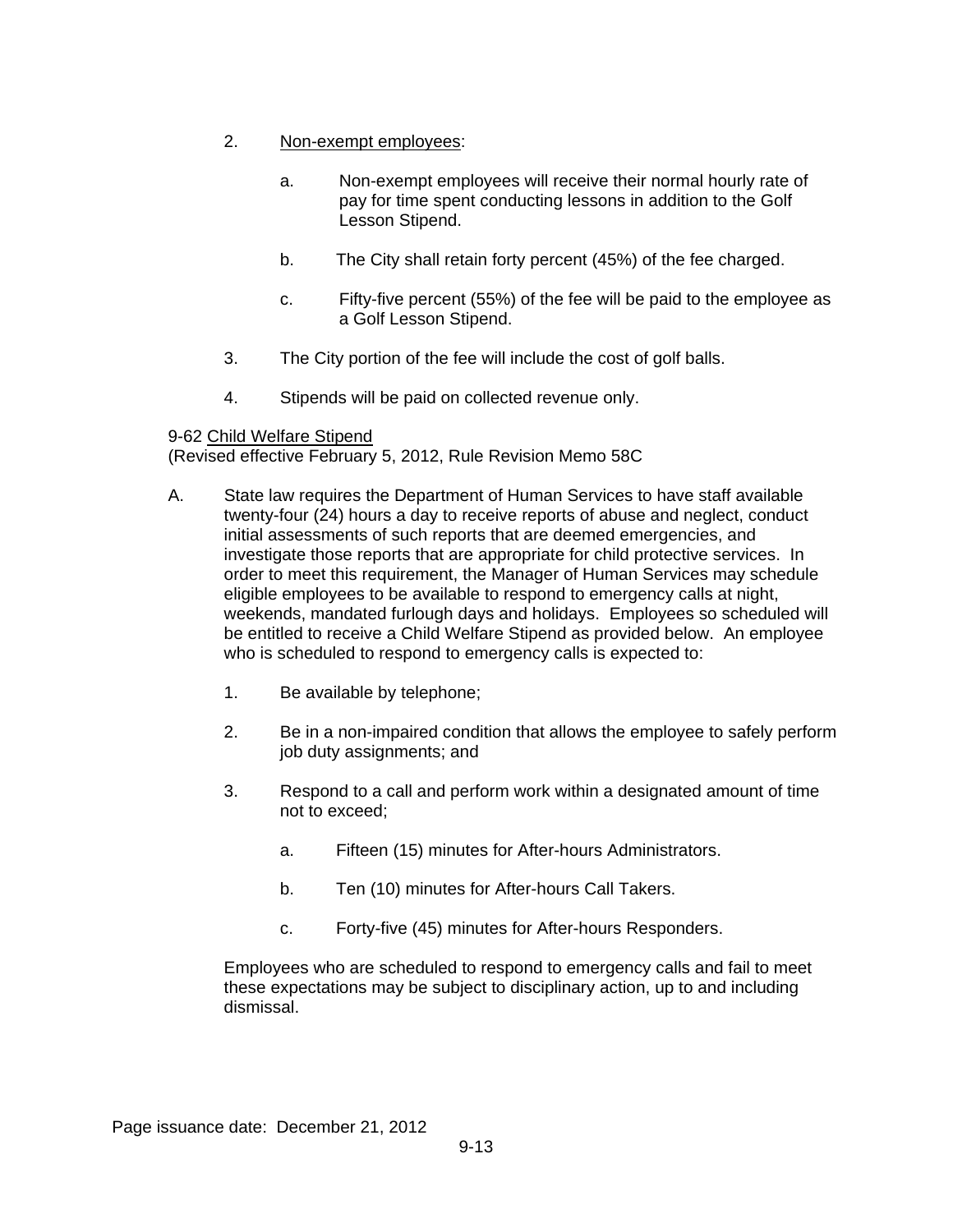- B. The Manager reserves the right to refuse to schedule an employee to respond to emergency calls. An employee who is scheduled to respond to emergency calls will not be allowed to have his or her regularly scheduled shift before or after the assigned emergency response duties adjusted. However, the employee's supervisor may allow the employee to use paid or unpaid leave in order to catch up on missed sleep, as appropriate.
- C. To be eligible for the Child Welfare Stipend, the employee must:
	- 1. Have a minimum of one (1) year of child welfare experience at the type and level of Social Case Worker; and
	- 2. Be exempt from overtime under Federal law and the Career Service Rules (employees who are eligible for overtime may receive standby pay as provided in the Career Service Rules).
	- 3. In order to be eligible to be assigned After-hours Administrator duties, the employee must be at least at the type and level of Social Case Worker Supervisor.
- D. After-hours emergency response duties will be divided and paid as follows:
	- 1. After-hours Administrator. Supervises the After-hours Call Taker and the After-hours Responder. After-hours Administrator duties will be assigned a week at a time. Employees assigned After-hour Administrator duties during a week in which a holiday or mandated furlough day occurs will receive a \$300 Child Welfare Stipend for that week. Employees assigned After-hour Administrator duties during any other week will receive a \$150 Child Welfare Stipend per week.
	- 2. After-hours Call Taker. Answers after-hours hotline calls (nights only) and determines an appropriate response after consulting with the Afterhours Administrator. After-hours Call Taker duties will be assigned a night at a time. Employees will not be assigned After-hours Call Taker duties more than twice a week or more than eight times a month. Employees assigned After-hours Call Taker duties on a holiday or mandated furlough day will receive a \$150 Child Welfare Stipend for that night. Employees assigned After-hours Call Taker duties on any other day will receive a \$75 Child Welfare Stipend per night.
	- 3. After-hours Responder. Responds to emergency after-hours calls at the direction of the After-hours Administrator or After-hours Call Taker. Afterhours Responder duties will be assigned a shift at a time (including night shift, weekend day shift, mandated furlough day shift or holiday day shift). Employees will not be assigned After-hours Responder duties more than twice a week or more than eight times a month. Employees assigned After-hours Responder duties on a holiday or mandated furlough day will receive a \$150 Child Welfare Stipend per shift. Employees assigned After-hours Responder duties on any other day will receive a \$75 Child Welfare Stipend per shift.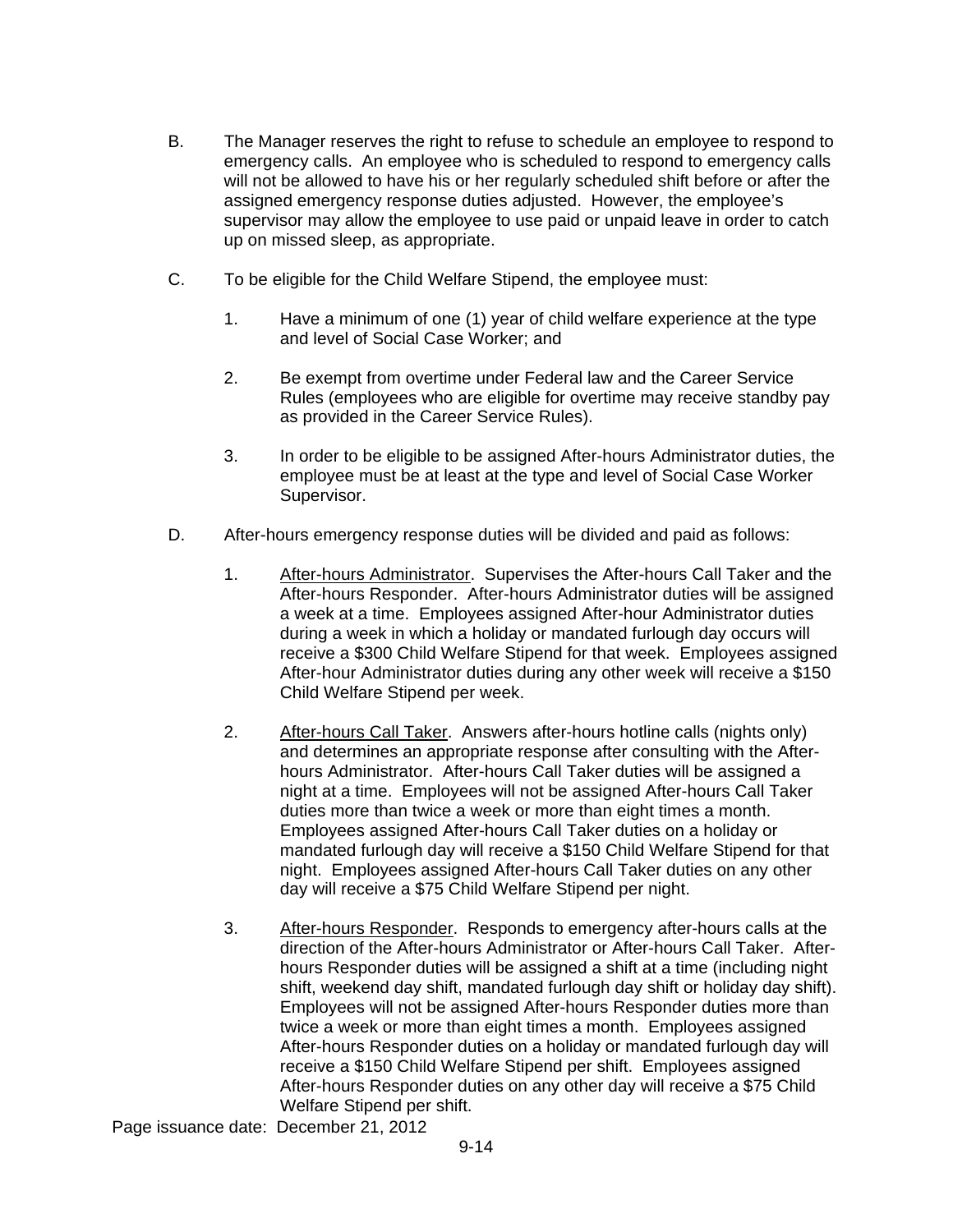E. The City is required by Federal law to treat exempt employees like non-exempt employees during a week in which the exempt employee takes an unpaid furlough. If an exempt employee is assigned after-hours emergency response duties during a week in which a mandated furlough is scheduled to occur, the employee shall be required to work on the mandated furlough day, and take an unpaid furlough day during another week that year in which the employee has not been assigned after-hours emergency response duties. If an exempt employee does take a furlough day during a week in which the employee has been assigned after-hours emergency response duties, the employee will be paid for all time spent performing emergency response duties in addition to the stipend provided by this rule.

## 9-63 Bilingual Services Stipend

(Revised effective December 21, 2012; Rule Revision Memo 66C)

- A. An appointing authority may pay an employee bilingual services stipend if the following conditions have been met:
	- 1. The appointing authority has determined that the employee's position requires that the employee use bilingual skills thirty-five percent (35%) or more of the time;
	- 2. The classification specification for the employee's classification does not require bilingual skills for all incumbents of that classification; and
	- 3. The employee demonstrates a proficiency in the second language, according to procedures established by the Personnel Director.
- B. The effective date of the bilingual services stipend shall be the beginning of the first work week following receipt of an appointing authority's request to determine bilingual proficiency by CSA, or following the employee's demonstration of proficiency in a second language, whichever date is later.
- C. Employees who are eligible for bilingual services stipend shall receive a stipend based on the level of proficiency demonstrated by that employee:
	- 1. Fifty dollars (\$50) per pay period for basic conversational skills;
	- 2. Seventy five dollars (\$75) per pay period for proficiency in the language in both speaking and writing or reading: and
	- 3. One hundred dollars (\$100) per pay period for expert proficiency in the language which includes translation skills.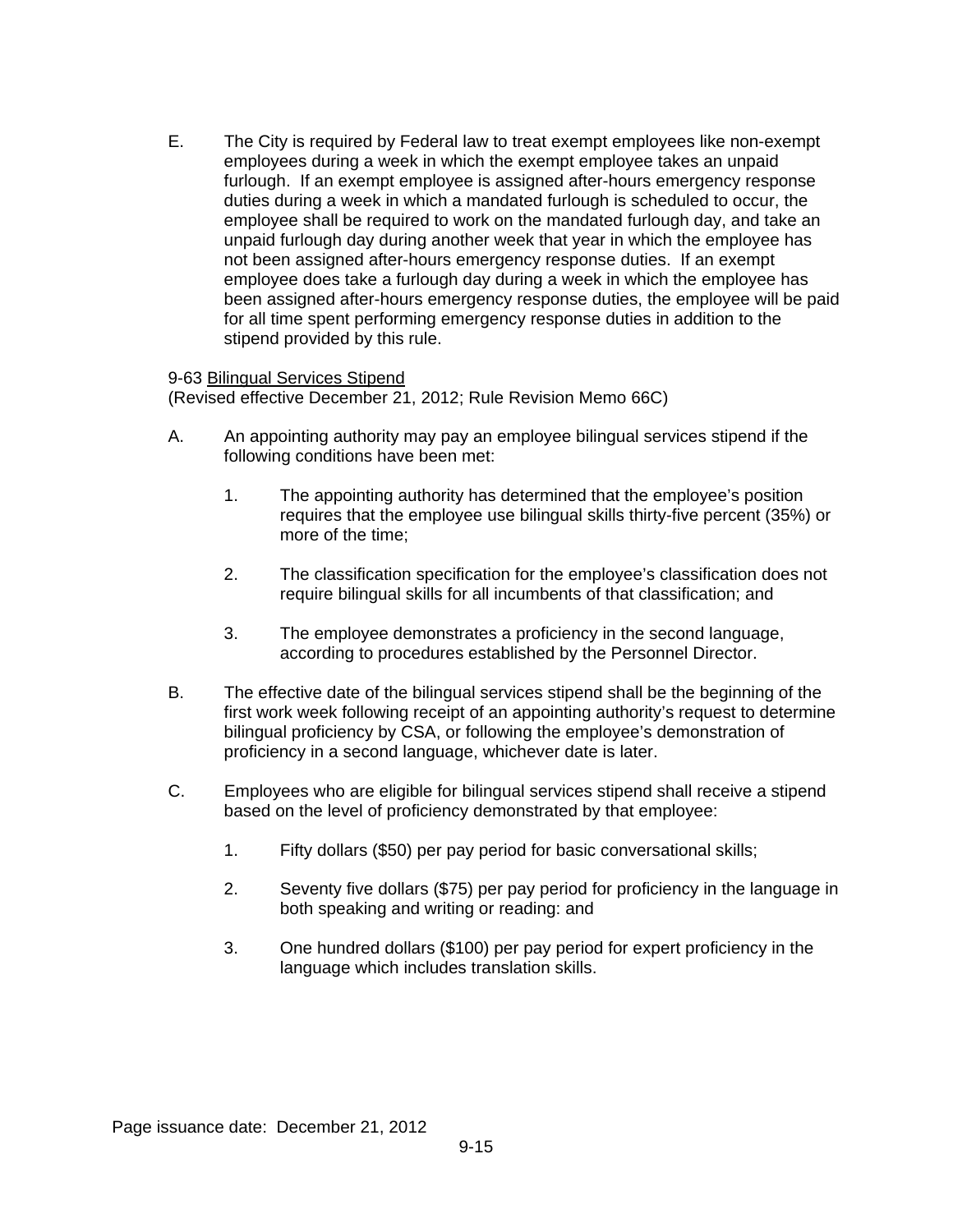D. Employees in part time positions shall have bilingual stipend pro-rated as follows, based on the amount of hours actually worked in a pay period:

|                    | <b>BASIC</b> | <b>MID-LEVEL</b> | <b>EXPERT</b> |
|--------------------|--------------|------------------|---------------|
| 80 hours or more   | \$50.00      | \$75.00          | \$100.00      |
| 60-79 hours        | \$37.50      | \$56.25          | \$75.00       |
| 40-59 hours        | \$25.00      | \$37.50          | \$50.00       |
| 20-39 hours        | \$12.50      | \$18.75          | \$25.00       |
| Less than 20 hours | \$5.00       | \$10.00          | \$15.00       |

E. When an employee changes positions and the language skills are not a requirement of the new position, the bilingual services stipend shall cease.

9-64 Forensic Pathology Fellow Program Director Stipend (Revised effective December 21, 2012; Rule Revision Memo 67C)

- A. The City and County of Denver's Office of the Medical Examiner operates a teaching fellowship program in which recent graduates of an accredited pathology program receive training in forensic pathology.
- B. The Chief Medical Examiner has the authority to assume the responsibility of directing this program or to assign this responsibility to any Forensic Pathologist who meets the criteria for program director established by the University of Colorado and the Accreditation Council for Graduate Medical Education (ACGME).
- C. As compensation for the additional duties required to direct this program, the Chief Medical Examiner may pay the Forensic Pathologist who is assigned and performing all of the duties of directing the Forensic Pathology Fellow Program additional pay equal to six and nine-tenths percent (6.9%) above his or her regular base pay.
- D. The duties of the Forensic Pathology Fellow Program Director include:
	- 1. Ensuring that the Fellowship Program complies with University of Colorado and ACGME accreditation requirements;
	- 2. Recruiting Forensic Pathology Fellows for the program;
	- 3. Maintaining the program's educational curriculum; and
	- 4. Mentoring and supervising the Forensic Pathologist Fellow(s).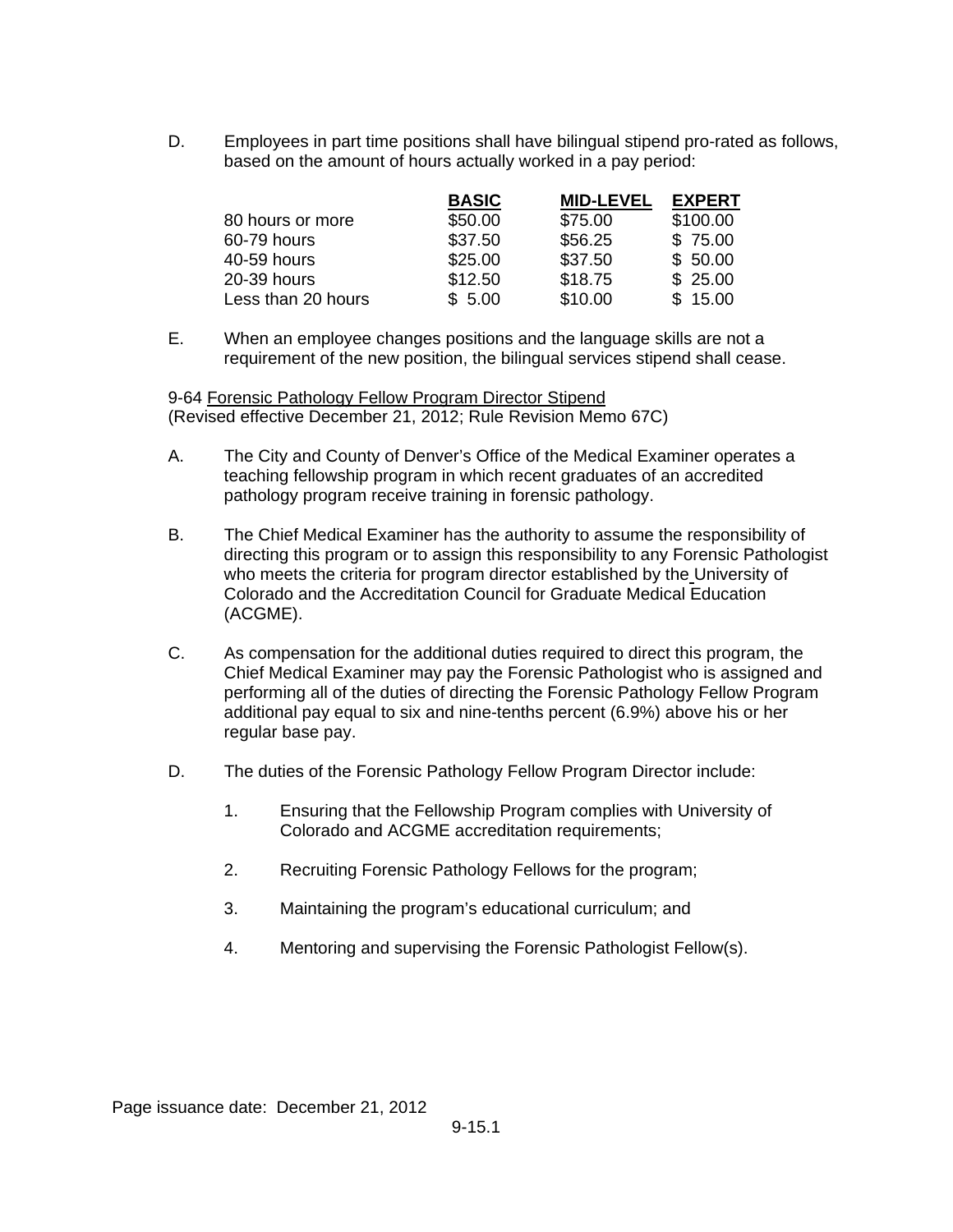9-65 Work Assignment Outside of Job Classification (Revised effective May 20, 2008; Rule Revision Memo 28C)

- A. An appointing authority may temporarily assign the duties of a vacant position in a higher level classification to an employee in a lower level classification for a period of one year in accordance with the criteria established in this rule. Assignments for periods longer than one year require the approval of the Personnel Director.
- B. 1. Employees are eligible for additional pay for such assignments when they have been assigned all of the duties and responsibilities of the vacant position in the higher level classification;
	- 2. Additional pay for work outside of an employee's job classification shall start at the beginning of the work week following the fifteenth day of the temporary assignment, and continue for the duration of the assignment.
- C. The employee shall receive additional pay equal to six and nine-tenths percent (6.9%) above his or her regular base pay, unless the employee is receiving equipment differential.
- D. 1. The employee's job classification will not change as a result of a temporary assignment of higher level job duties and responsibilities. Employees receiving additional pay for working outside of their assigned classification shall not be eligible for re-allocation to the higher level classification.
	- 2. If an employee receives a merit increase during the temporary assignment, the pay for the work assignment outside of job classification shall be re-calculated based on the employee's base pay including the merit increase. The re-calculated pay shall be effective on the effective date of the merit increase. (Revised effective January 1, 2011; Rule Revision Memo 51C)
- E. Upon completion of the temporary assignment, the employee's pay shall return to the employee's base pay prior to the temporary assignment, including any merit increase awarded during the temporary assignment.
- F. Pay for work outside of an employee's job classification does not impact subsequent pay for promotion, demotion or any other personnel action.